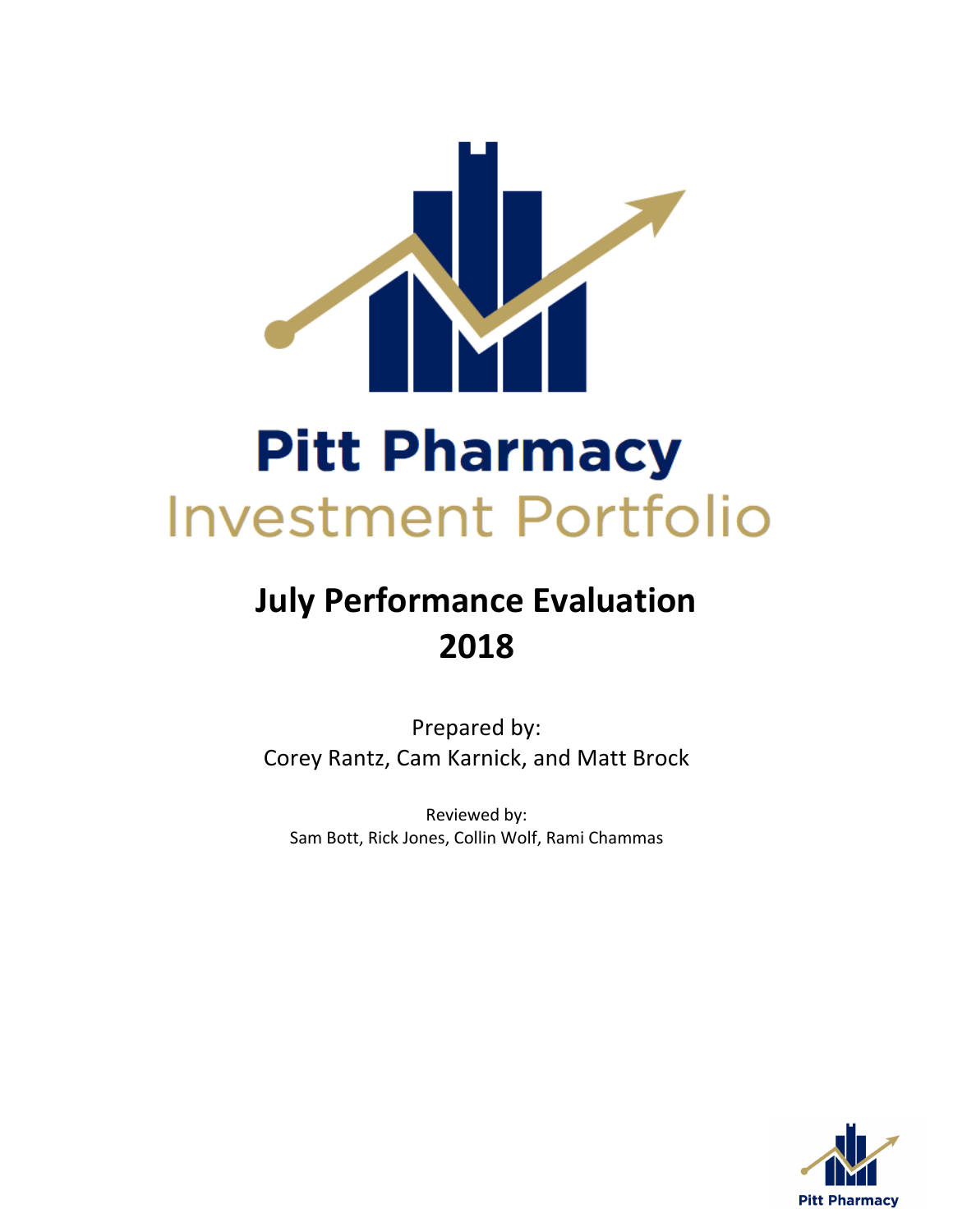# **Overview:**

This report is an evaluation of the holdings of the Pitt Pharmacy Investment Portfolio from the initial Investopedia purchases on 4/23/18 through the end of the day on 7/20/18**,** with focus on the period from 6/23 – 7/20. After initial investments, the account was valued at \$49,937.11. The total account value at the end of this period was \$52,988.28. The account also received dividend payments from United, Gilead, Merck, and GSK. The total of all dividends received during this period was \$135.15 Since initial investment, the portfolio saw a growth of  $5.84\%$ . In the period from,  $6/23 - 7/20$  the portfolio saw a growth of 2.40%

**Monthly Gain: +2.40% Quarterly Gain: +5.84% Year to Date Gain: +5.84% One-Year Gain: +5.84%**

| Company              | <b>Ticker</b> | <b>Share Price</b><br><b>Market Close</b><br>on 7/20 | <b>Monthly</b><br><b>Performance</b> | Overall<br>Performance     | <b>Actual Holding Value</b> |
|----------------------|---------------|------------------------------------------------------|--------------------------------------|----------------------------|-----------------------------|
| <b>Abbott</b>        | <b>ABT</b>    | 63.32                                                | \$115.92                             | \$339.36                   | \$5318.88                   |
| <b>JNJ</b>           | <b>JNJ</b>    | 125.85                                               | \$81.27                              | $-$27.81$                  | \$3397.95                   |
| <b>Agios</b>         | <b>AGIO</b>   | 91.06                                                | $-$107.44$                           | \$86.87                    | \$1548.02                   |
| <b>Merck</b>         | <b>MRK</b>    | 65.52                                                | \$307.80                             | \$415.72                   | \$4979.52                   |
| <b>GSK</b>           | <b>GSK</b>    | 41.87                                                | \$98.00                              | \$170.00                   | \$4187.00                   |
| Gilead               | <b>GILD</b>   | 77.37                                                | \$296.10                             | \$154.63                   | \$3636.39                   |
| <b>Medtronic</b>     | <b>MDT</b>    | 88.02                                                | \$75.02                              | \$487.94                   | \$5457.24                   |
| <b>Concert</b>       | <b>CNCE</b>   | 16.33                                                | $-$79.04$                            | $-$74.36$                  | \$424.58                    |
| <b>Bristol Myers</b> | <b>BMY</b>    | 56.71                                                | \$152.29                             | \$529.62                   | \$5500.87                   |
| <b>United Health</b> | <b>UNH</b>    | 252.7                                                | $-$35.07$                            | \$365.61                   | \$5306.7                    |
| Abbvie               | <b>ABBV</b>   | 88.91                                                | $-$242.74$                           | $-$ \$213.06               | \$4712.23                   |
| <b>Novartis</b>      | <b>NVS</b>    | 82.27                                                | \$461.44                             | \$282.24                   | \$5265.28                   |
| <b>Idexx</b>         | <b>IDXX</b>   | 248.14                                               | \$302.88                             | \$605.28                   | \$2977.68                   |
|                      |               |                                                      |                                      | <b>Portfolio Value</b>     | \$52712.34                  |
|                      |               |                                                      |                                      | Cash                       | \$344.83                    |
|                      |               |                                                      |                                      | <b>Dividend</b>            | \$344.83                    |
|                      |               |                                                      |                                      | <b>Total Account Value</b> | \$53057.17                  |

# **Figure 1: Current Securities**

**Figure 1:** Current Securities. Data for the table was collected from Investopedia. All values

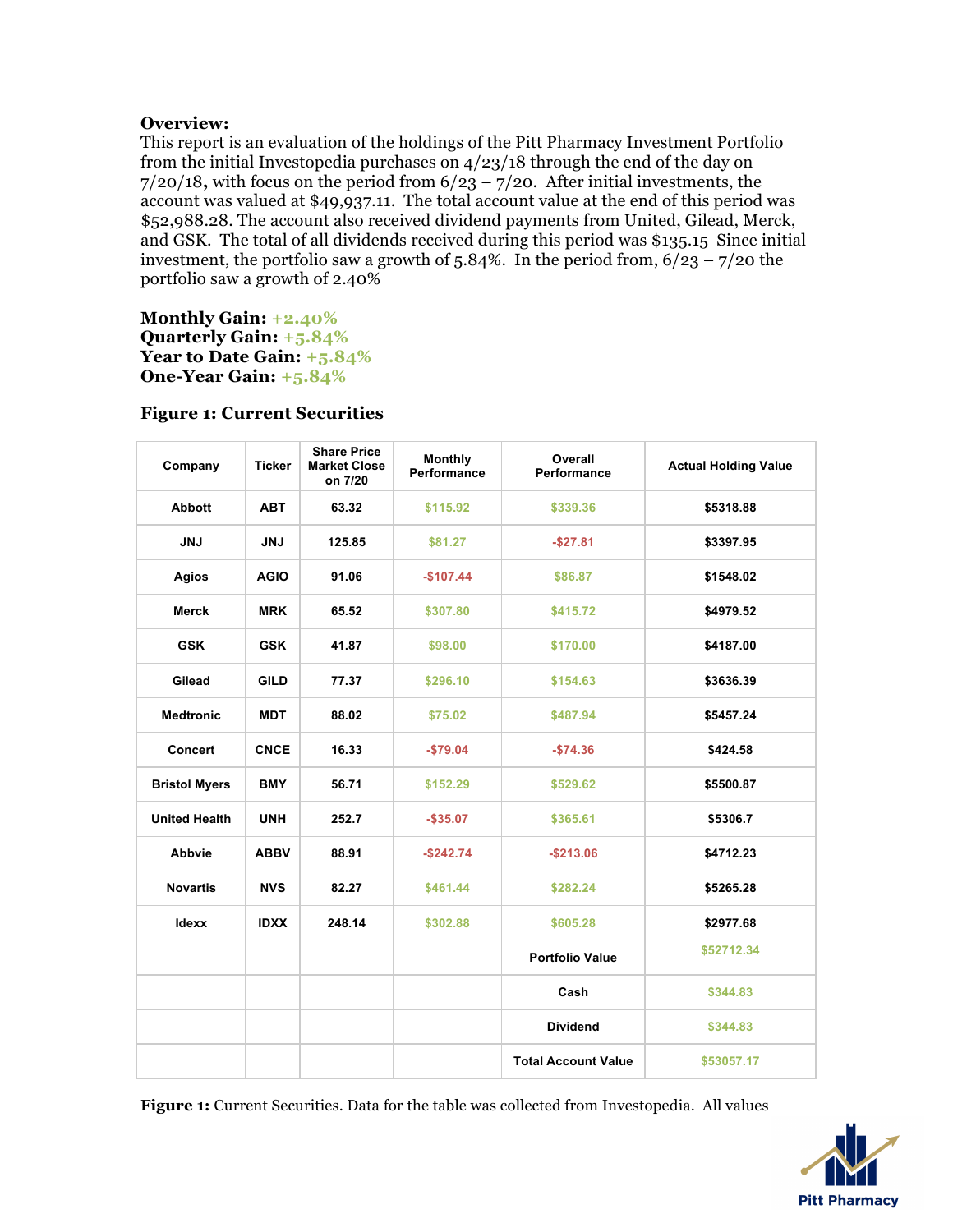represent the market close for the individual securities and the overall portfolio on 7/20/18. The performance section represents the growth of each security and the overall portfolio against the market close on  $4/23$ , when all current securities were originally purchased.

# **Strongest Performing Sector:**

## *Molecular Diagnostics*

Although our only company in the sector, IDEXX has seen back-to-back months of double digit gain. More about this exciting company will be explained in the sections below.

# **Weakest Performing Sector:**

# *Biotechnology*

The Biotechnology sector saw another disappointing month in the portfolio. The volatility from the microcap Concert Pharmaceuticals continues to trend in the wrong direction. Abbvie has taken some major hits since originally posting as a top earner in May. The issues with this sector are further described below. If this trend continues, further comparisons and market research will need to be done on this sector.

# **Strongest Individual Holdings:** *Monthly*

*IDEXX Laboratories (IDXX) +14.09%* 

IDEXX continues to perform strongly with its second straight month in our portfolio's top 3 monthly earners. The leading molecular diagnostic company's recent success has been driven in large part by a strong global rise in its Companion Animal Group (CAG) Diagnostics' revenues. This upside has been driven by strong consistent gains from recurring CAG revenues, high premium CAG instrument placements, and continued high growth in digital business. Company management is confident that this trend will continue in future quarters. The company is set to announce its Q2 earnings on August 1st.

# *Novartis (NVS) +11.13%*

Novartis exhibited an extremely productive month, kicking off with the announcement that the company would spin off its Alcon eye-care devices unit into a separate publically traded company. The announcement resulted in a 3.5% surge in its stock. Management claimed the decision "would allow our shareholders to benefit from the potential future successes of a more focused Novartis and stand-alone Alcon." If the Alcon spinoff succeeds, Novartis will retain control of the ophthalmic drugs, while the new independent Alcon would focus on the surgical and vision care markets. The company expects the spinoff to be completed in the first half of 2019 and for Alcon to be worth \$20-30 billion. Additionally, the company announced a share buyback program of up to \$5 billion funded through the proceeds of the divestment of its consumer health joint venture stake to GlaxoSmithKline.

A few days later on July 2nd, the company announced a distribution and commercialization partnership with Adamis Pharmaceuticals for EpiPen competitor: Symjepi via the company's Sandoz division. Under terms of the deal, Adamis will receive an upfront fee and performance based milestone payments form Sandoz, in exchange for the U.S. commercial rights to Symjepi, and Adamis and Sandoz will share net profits equally. Novartis' stock rose roughly 3.0% in the days following the announcement. However, it was not all-positive news for the company this month as Novartis also announced that it was pulling out of antibiotics research and faced further scrutiny over its involvement with former Trump lawyer, Michael Cohen. Additionally the company's Q2 earnings narrowly missed estimates despite strong revenues driven by

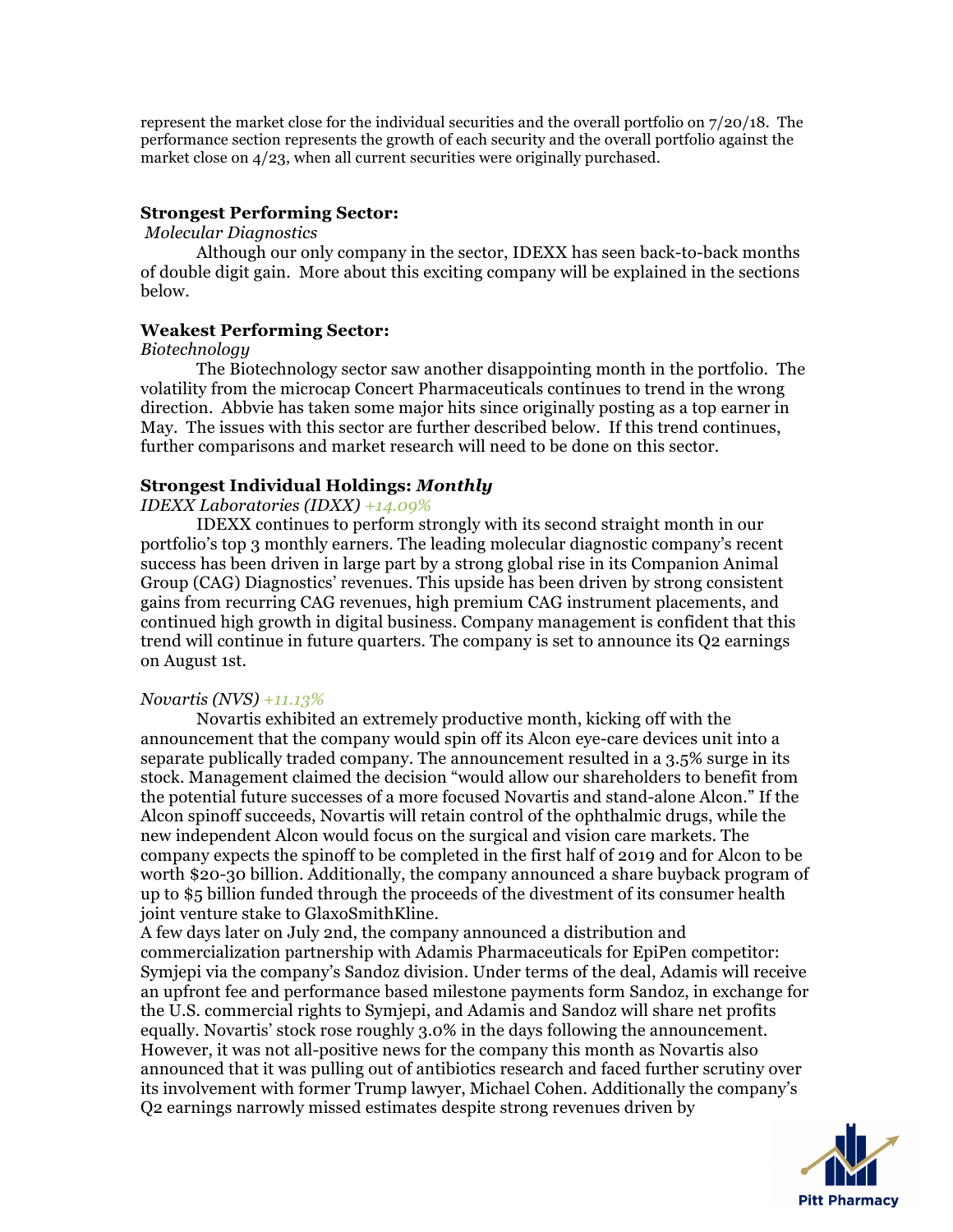Cosentyx and Entresto. In significant PR move to alleviate negative press and appease Trump himself, the company announced that it would freeze drug prices in the U.S., resulting in a slight dip in its stock.

#### *Gilead (GILD) +11.13%*

On June 29th, Gilead was granted marketing authorization by the European Commission for HIV-1 treatment, Biktarvy. The drug was earlier approved by the FDA in February 2018 and approval by the EC will further strengthen the company's HIV franchise. The company had further success in Europe a few days later when the European Medicines Agency's Committee for Medicinal Products for Human Use (CHMP) issued a positive opinion on the company's Marketing Authorization Application for CAR T therapy, Yescarta, as a treatment for adult patients with relapsed or refractory diffuse large B-cell lymphoma and primary mediastinal large B-cell lymphoma, after two or more lines of systemic therapy. This is a positive sign for the drug's potential approval in Europe which would boost the growth prospects of the therapy significantly given the market potential. However rival CAR-T therapy, Kymriah, from Novartis also received the same distinction from the European regulatory committee, albeit for different indications. In mid-July, the company announced that its Kite unit would partner with privately held Gadeta B.V. to develop new cancer therapies called gamma delta T cell receptor therapies. Gadeta's proprietary technology in this area, which is a type of cell therapy, may be used to treat blood cancers and solid tumors. Gilead will announce Q2 earnings on July 25th. Analysts are confident that the company's EPS for the quarter will beat estimates due to the strong performance of its HIV franchise.

## **Strongest Individual Holdings:** *Overall*

#### *IDEXX Laboratories (IDXX) +25.51%*

Together with its subsidiaries, IDEXX Laboratories, develops, manufactures and distributes products and services primarily for the companion animal veterinary, livestock and poultry, dairy and water testing markets worldwide. Going forward, analysts expect the company's expanding CAG revenues, its Water Business' consistent organic growth, as well as its management's consistent share buybacks to continue to add value to the stock in the near term. Long term success for the company hinges on its ability to sustain this growth in the face of extensive global competition and to cope with heavy reliance on third-party distributors.

#### *Bristol-Myers Squibb (BMY) +10.65%*

BMY's continued success since being one of the top monthly performers last month remains driven by the extremely strong performance of its cancer drug, Opdivo. On June 29th, the drug was recommended by CHMP of the European Medicines agency for expanded approval of its current indications to include the adjuvant treatment of adult patients with melanoma with involvement of lymph nodes or metastatic disease who have undergone complete resection. This represents the first time the CHMP has recommended a PD-1 inhibitor as an adjuvant treatment for any type of cancer. The drug was also approved by the FDA in combination with low dose Yervoy for the treatment of adult and pediatric patients aged 12 years or older with microsatellite instability high or mismatch repair deficient metastatic colorectal cancer, representing the first immuneoncology combination therapy approved for this type of cancer. While Opdivo continues to expand its indications and generate solid revenues, BMY will continue to face very tough competition from Merck's Keytruda and Roche's Tecentriq. These drugs have also

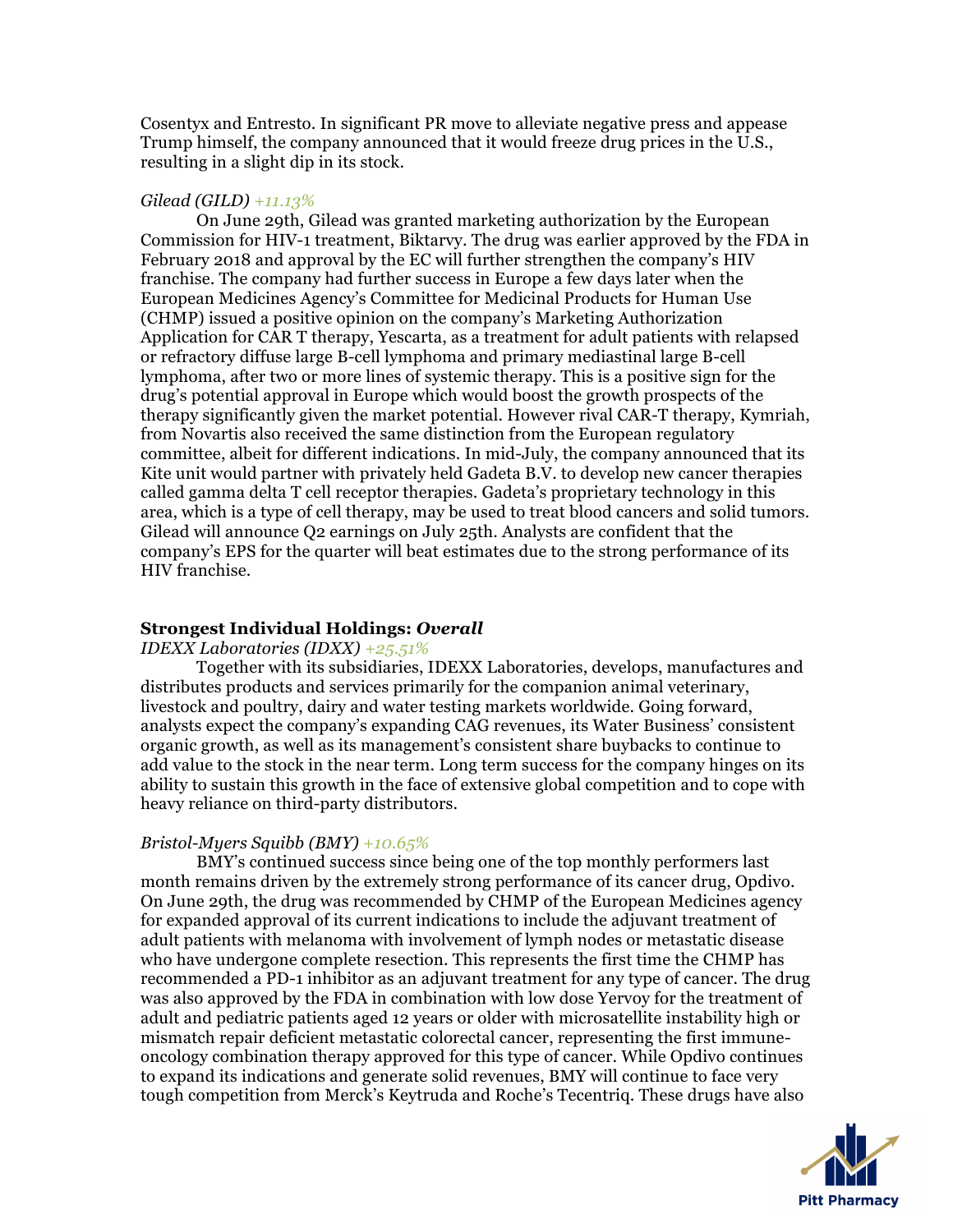been performing strongly, and if the competition keeps up, BMY must produce other strong performers from its pipeline to sustain growth.

#### *Medtronic (MDT) +9.82%*

Medtronic is yet again on of the portfolio's top performing stocks overall, a designation it's had since initial investment. The company continues to perform strongly in on lines of business, particularly in the diabetes and cardiovascular divisions. In addition to continued growth in its diabetes division (in the form of expanded indication for the MiniMed<sup>™</sup> 670G system), the company also recently secured a \$472 million U.S. defense contract for its cardiovascular products as well as FDA approval for a lessinvasive implant approach of its HVAD™ System. The HVAD system, a left ventricular assist device for patients with advanced heart failure, is the smallest commercially available LVAD and the only approved in the U.S. form implant via thoracotomy, a small lateral, surgical incision between the ribs on the left side of the chest. The company continues to make solid innovations such as this that keep it on top of the medical device market. Given its continued success there is speculation among analysts the stock has may one day replace Pfizer on the Dow Jones Industrial Average.

## **Weakest Individual Holdings:** *Monthly*

### *Concert Pharmaceuticals (CNCE) -15.69%*

Concert has continued its poor performance for the second month in a row. With no new developments within the organization, this month's move can be attributed to its high volatility and its ongoing litigation with the CTP-543 litigation. This litigation should be closely monitored as well as the company as a whole due to its volatility but no portfolio action is needed at this time.

#### *Agios Pharmaceutical (AGIO) -6.49%*

After a very strong 2-month performance from AGIO advancing 40%, half of these earnings were erased within a week. While this is a serious drop for, there were no new developments within the organization that would have warranted such a move. This would suggest that this event is more representative of a correction after the large gains from the previous months. Also, during the week of the collapse, the trading volume for AGIO was significantly lower than both the average for this stock as well as the trading volume experienced during the previous 2-month advance. This low volume suggests that this move is likely a short-term retracement in response to the rapid advances in the previous months. No action is needed at this time.

#### *Abbvie (ABBV) -3.92%*

After a new tax bill is passed that rewards companies for benefits companies that move profits out of the United States, Abbvie is used as one of the primary examples as reporters explain the changes. This resulted in a 9% drop in the share price for ABBV which was later pushed lower by unfavorable phase III trial results. In this trial, Abbvie's Ibrutinib failed to meet its endpoint for the treatment of diffuse large B-cell lymphoma. However, the drug did show clinically meaningful improvements in a subpopulation of patients with this diagnosis and will be further evaluated in this population. Also, Abbvie has been facing litigation regarding the misrepresentation of risks associated with AndroGel. Of the current trials, one verdict of \$140 million was overturned, another verdict of \$150 million was settled at \$3.2 million and Abbvie won several others. No action is needed at this time, however, the future trials of Ibrutinib and the litigation surrounding AndroGel need to be monitored moving forward.

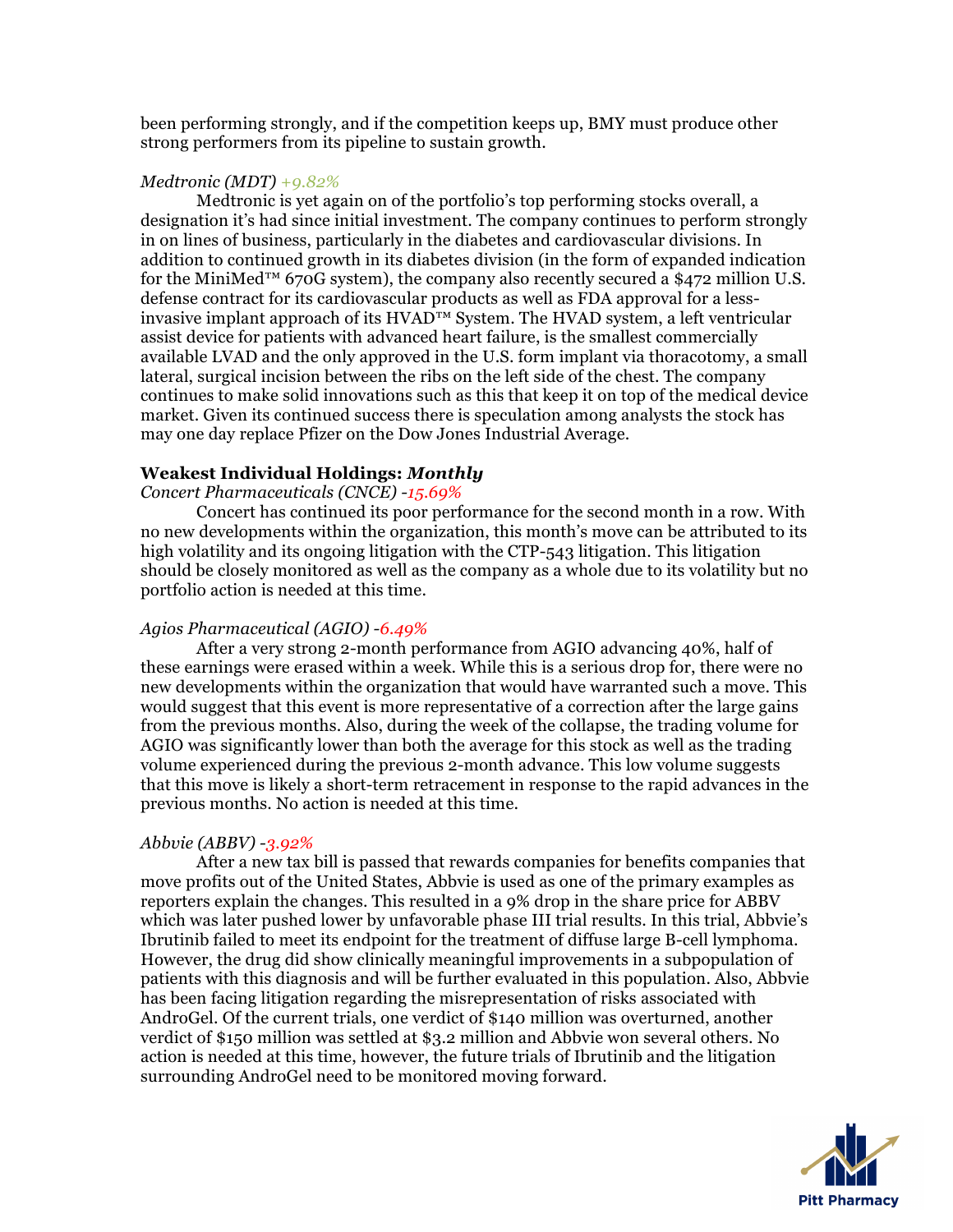# **Weakest Individual Holding:** *Overall*

*Johnson and Johnson (JNJ) -0.20%*

While this pharma giant had taken a hit in the previous few months, it has started to recover and is now less than one percent below our purchase price. JNJ has recently been dealing with litigation regarding assertations that their talc based products contain asbestos and have caused cancer. A verdict was made on July 12th for JNJ to pay \$4.69 billion to 22 women that have developed ovarian cancer. However, JNJ has previously overturned similar verdicts and plans to fight this one the same. The company is also working to extend the patent of Xarelto to 2034. No action is needed but the status of this litigation and the patent extension should be monitored.

## *Concert Pharmaceuticals (CNCE) -14.90%*

This volatility of CNCE has earned them notice in each month's update as both one of the strongest performing and weakest performing stocks. With ongoing trials for several deuterium analogs, this company has experienced growth from future potential returns as well as litigation regarding the parent for CTP-543. With no news on the results of the trials or the outcome of the litigation, this company should be monitored closely but no action should be taken yet. More information regarding the recent litigation can be found in the "Weakest Individual Holdings: Monthly" section.

## *Abbvie (ABBV) -3.80%*

Abbvie had seen good performance in May due to a good earnings report for Q1 2018. However, the stock's poor performance in June and July has wiped out the gains from this May and proceed even lower. This poor performance is due to a combination of competition for Humira, reports of bad data from Ibrutinib's phase III trial, and litigation regarding Abbvie's misrepresentation of Androgel's risks. While it appears that Abbvie is handling both the poor trial data and Androgel litigation well, these should be continually monitored. More information regarding the Ibrutinib trial and litigation can be found in the "Weakest Individual Holdings: Monthly" section.

# **Market Comparison:**

The Pitt Pharmacy Investment Portfolio saw a growth of 2.40% from the period of  $6/23/18$  to  $7/20/18$ . Since the original investment on  $4/23/18$ , the portfolio is up 5.84% overall. Over this same period, the S&P 500 Healthcare Index (SPXHC) had a monthly gain of 2.34%, and an overall gain of 5.85%.

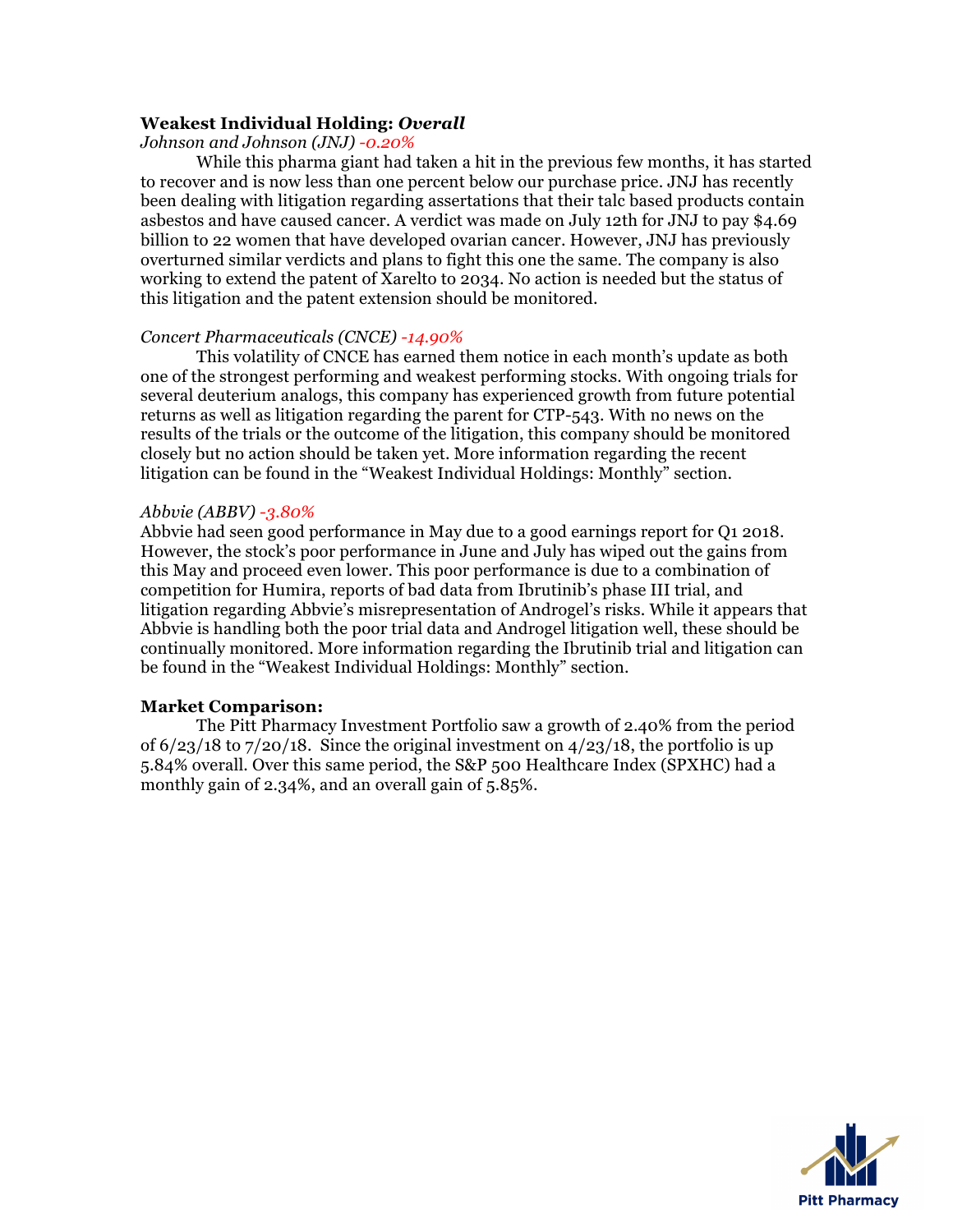

**Figures 1&2:** The above figures depict the trend of the PPIP and the SPXHC from 6/23/18 to 7/20/18. The SPXHC is an index comprised of the top companies in the healthcare sector and is a solid indicator of the sectors overall stability. The graphs depict a striking resemblance in growth trends between these two portfolios. The trend similarity can be denoted by similar stability between the two portfolios. Despite the similar stability, the PPIP was able to outpace the growth of the SPXHC: 2.40% vs 2.23%, respectively. The data for the figures was collected from yahoo finance.